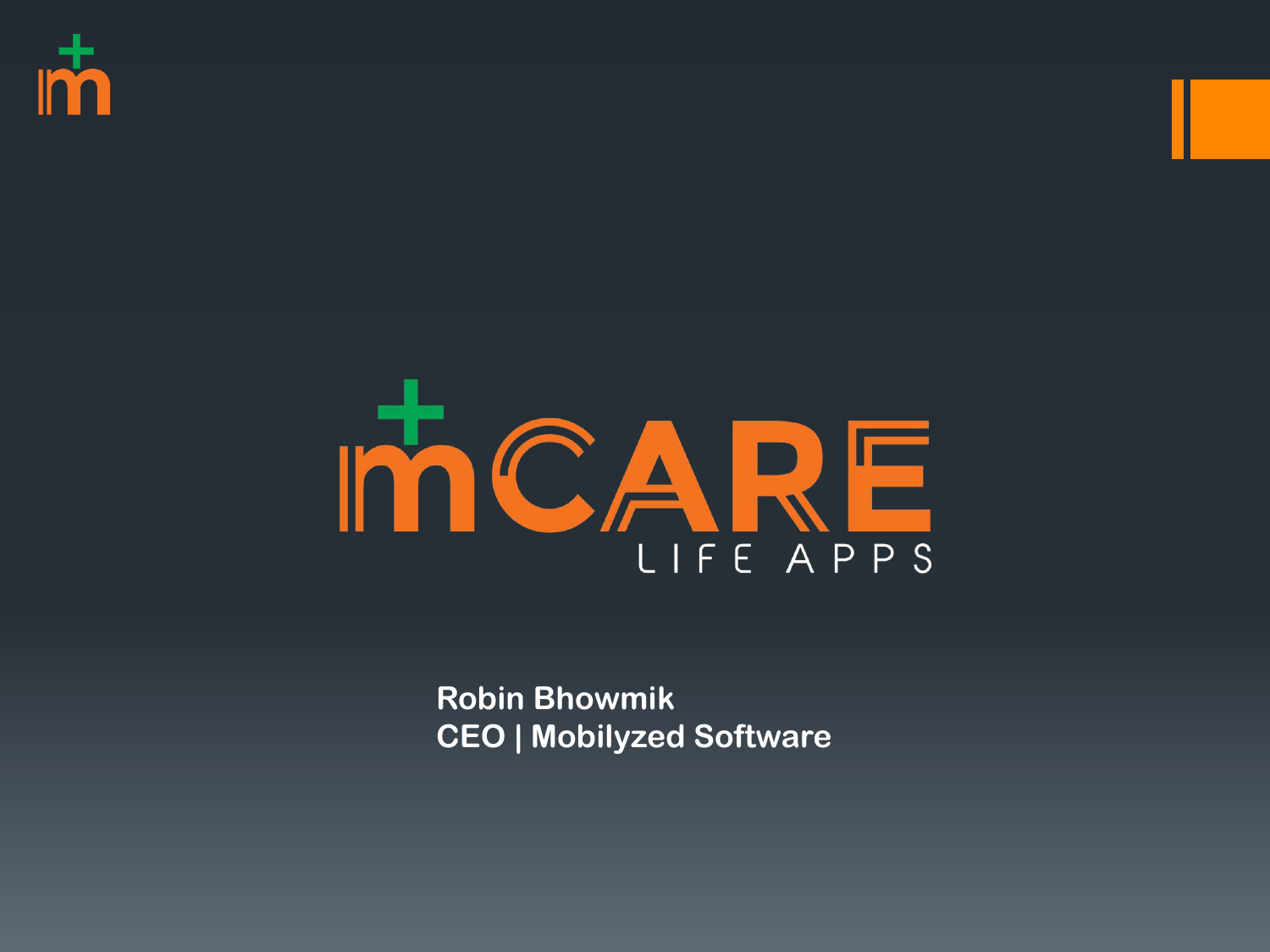

□ MCARE Life Apps are a family of Mobile + Web Applications that connects the Patient in real time to the Healthcare **Service Provider** 

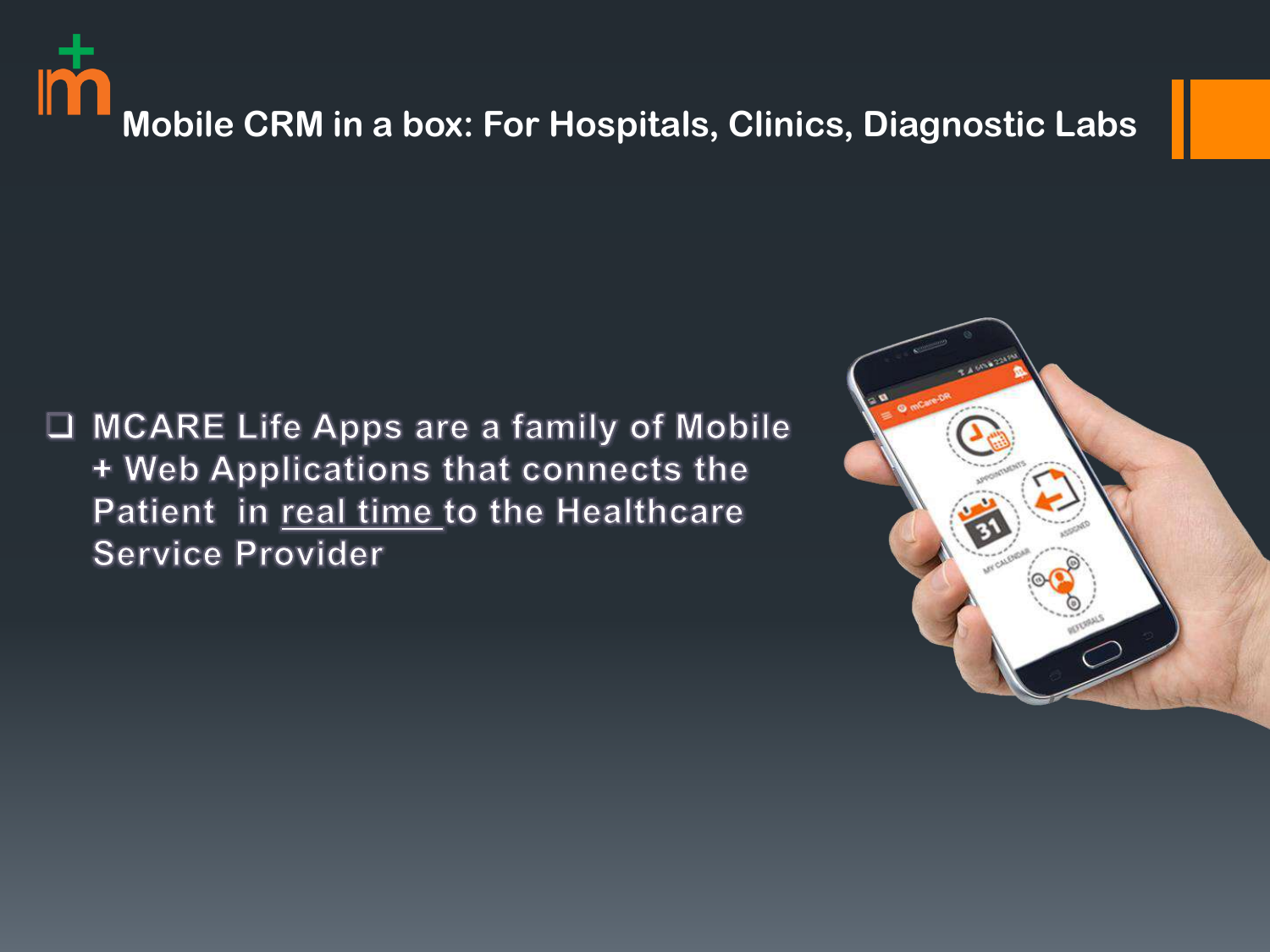

### **For Hospitals and Clinics**

- $\Box$  Mobile patient registrations
- □ Appointments, Calendar Management, Search & Book
- ''Q'' Management
- $\Box$  The Doctor's Network
- □ Diagnostic Tests: Referrals & Bookings
- □ Patient Health Alerts
- **□ Second Opinions & Consultation | Doc Toc**
- □ Payments, VIP Patients



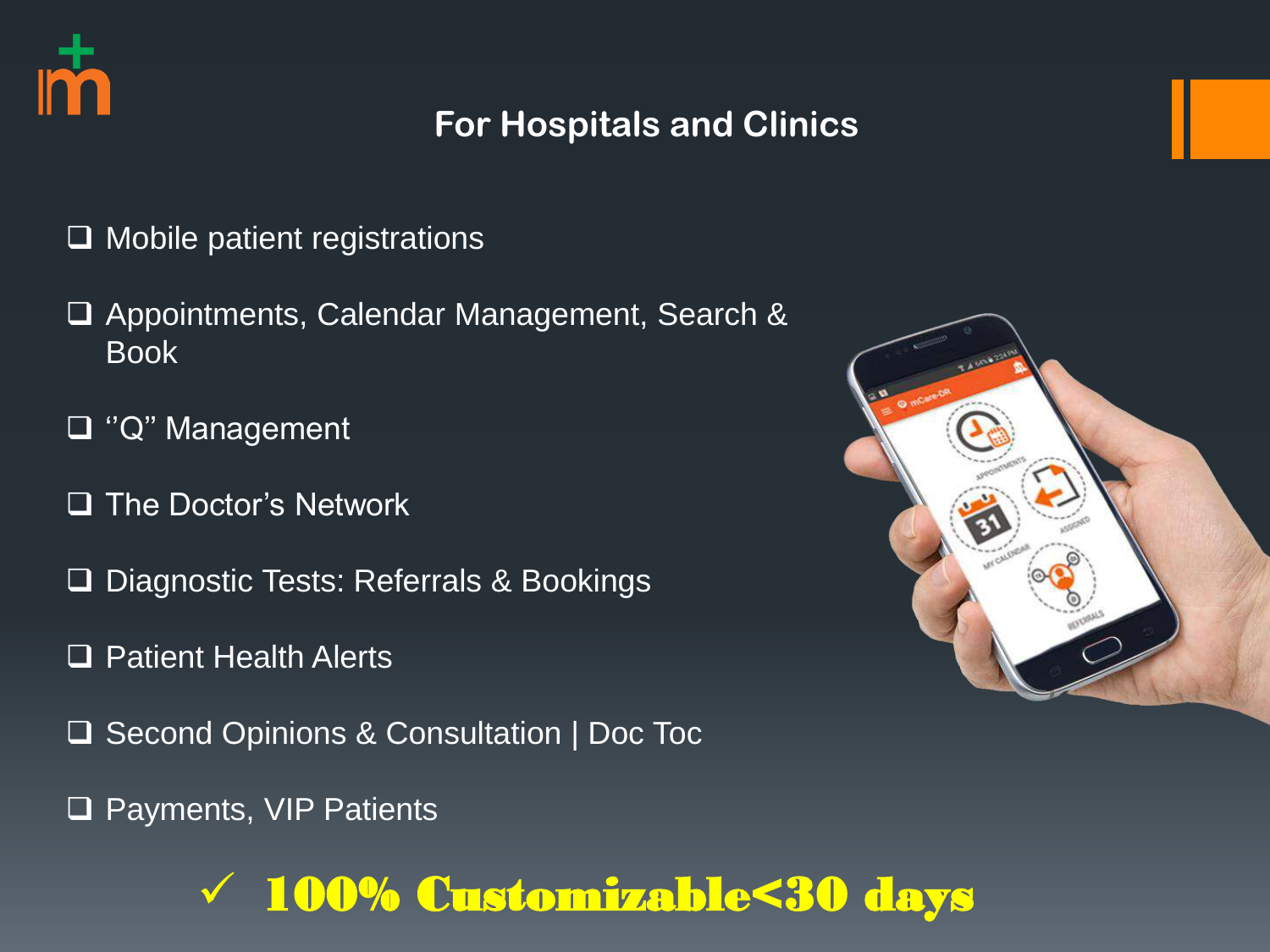

### **For the Patient**

- □ Family Health Management, including Pets
- □ Appointments, Search & Book | Self service
- □ No more "Q"
- □ Diagnostic Tests: @Home | @Clinic
- □ Digital Records
- □ Health Alerts
- □ Referrals & Second Opinions | Doc Toc
- □ Payments



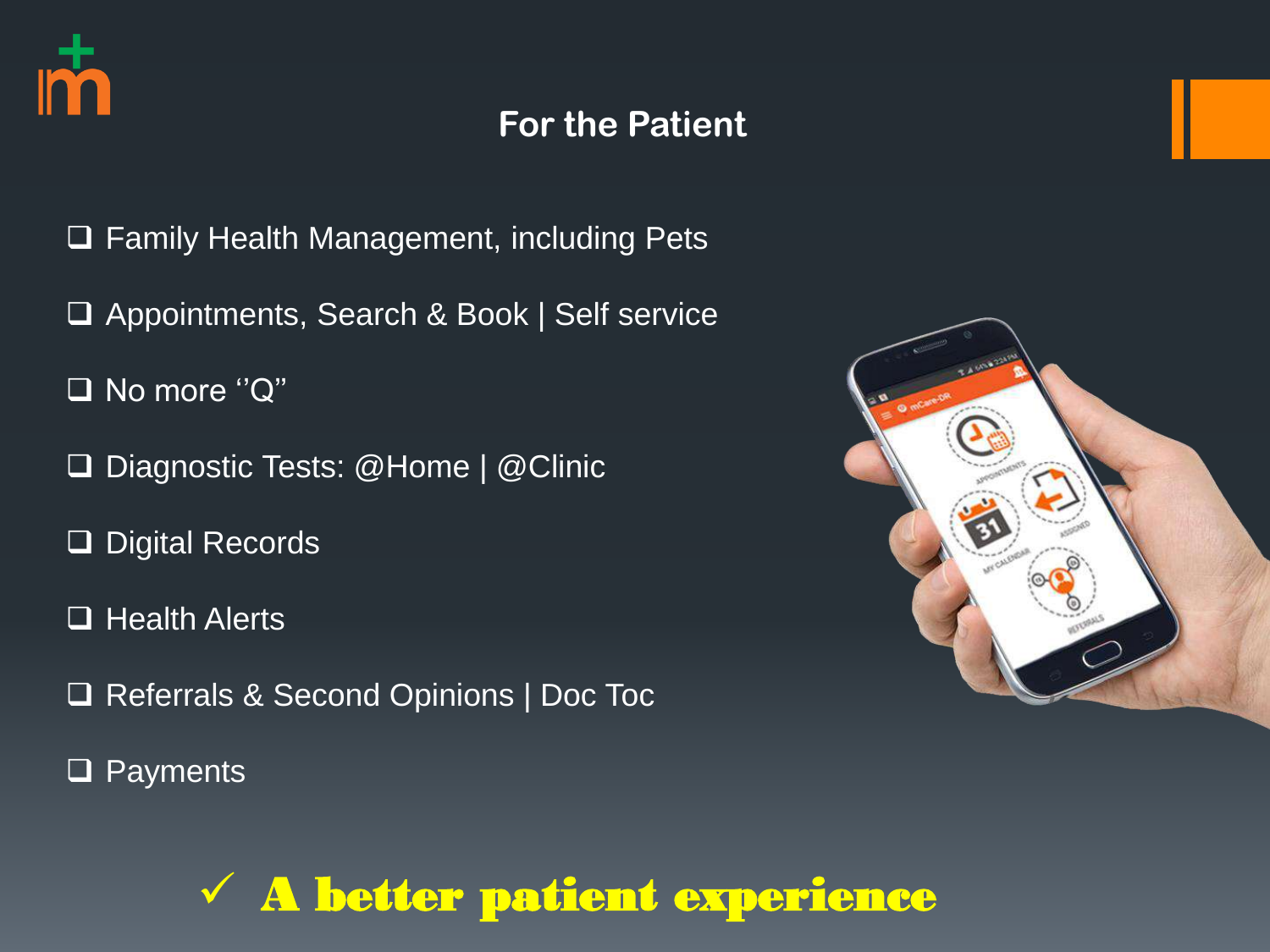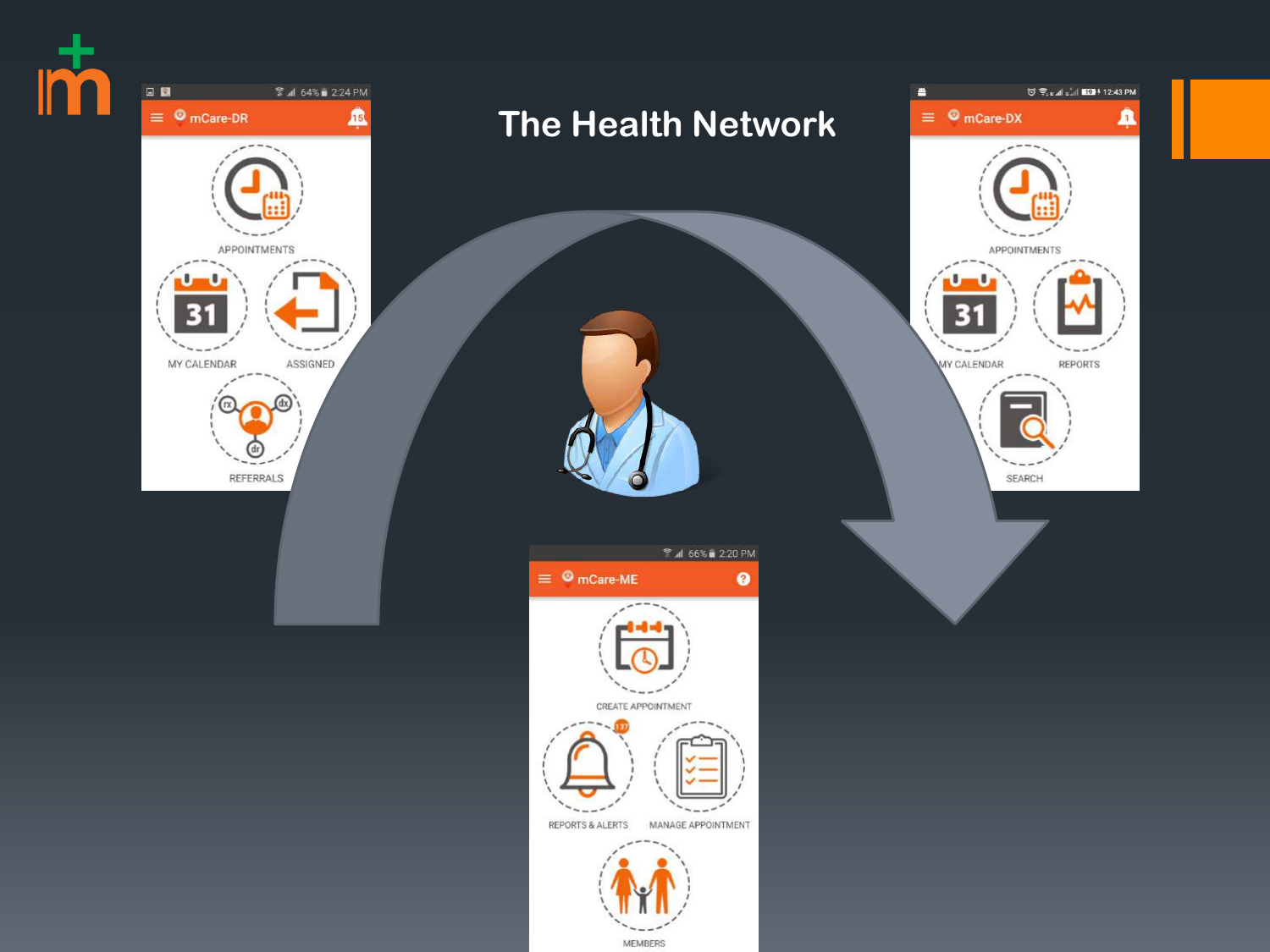

### **A few of our Customers**



1000 downloads of the mobile app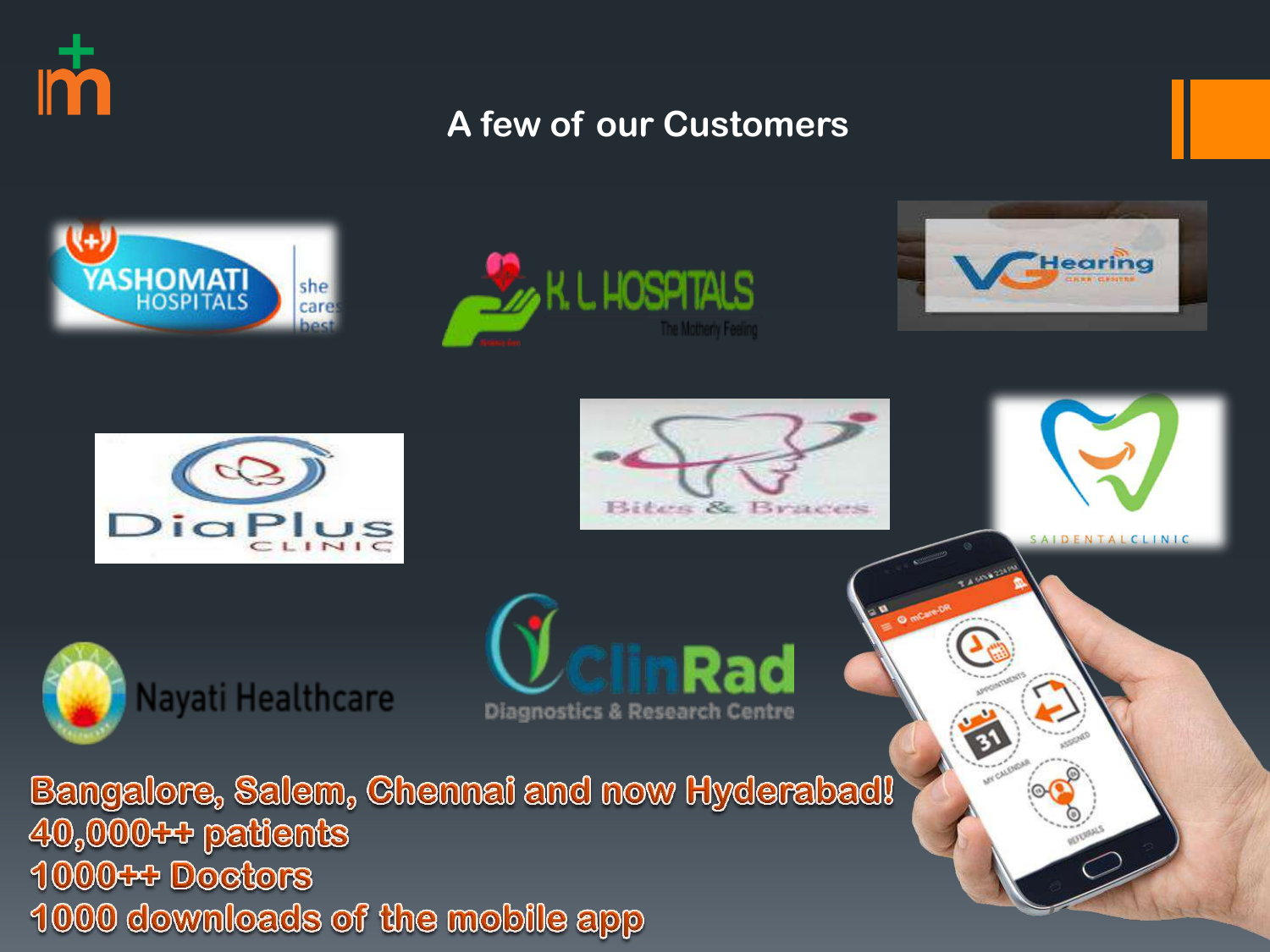

### **Pricing for Hospitals**

 $\Box$  Software as a Service (Pay monthly\*\*)

- Starter:  $\approx 7500$ /month
- Advanced: 15000/month
- Expert:  $\sqrt{22000}$ /month

### **OR**

License & AMC (One time license, annual AMC)

- $\overline{3}$  1 lac to  $\overline{3}$  3 lac depending on OPD
- $\blacksquare$  AMC @20%

### **AND**

 $\Box$  Implementation (per location) ■ ₹1 Lac per location *internal commitment* 



*\* travel charged on actual*

## 100% Customizable<30 days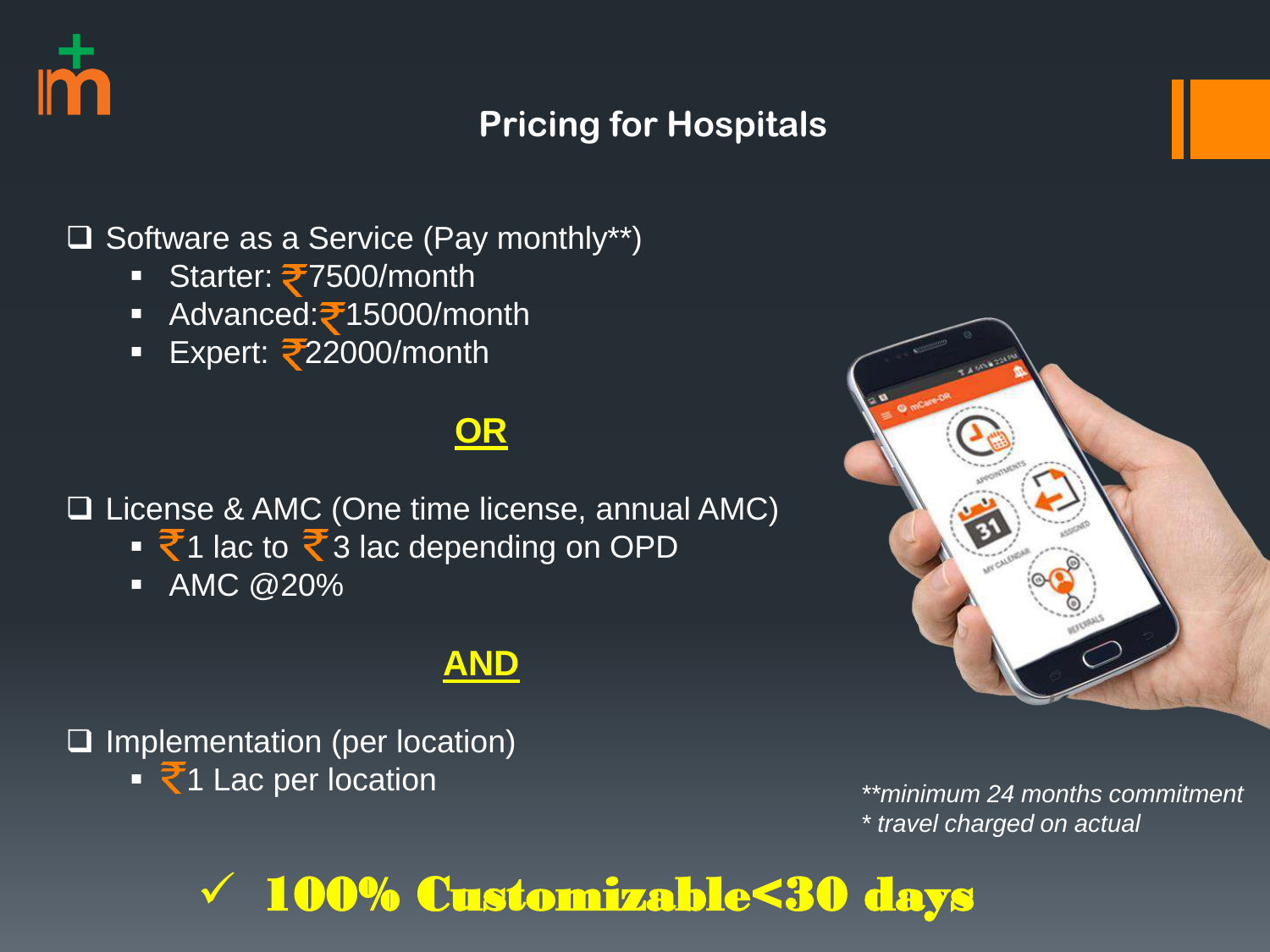

### **The CAHOTECH Hyderabad special!!**

#### License & AMC (One time license, annual AMC)

- **E** License: LIFETIME FREE
- $\sqrt{25,000}$  AMC / year

### **AND**

 $\Box$  Implementation (per location)

 $\overline{\phantom{a}}$  1 Lac per location